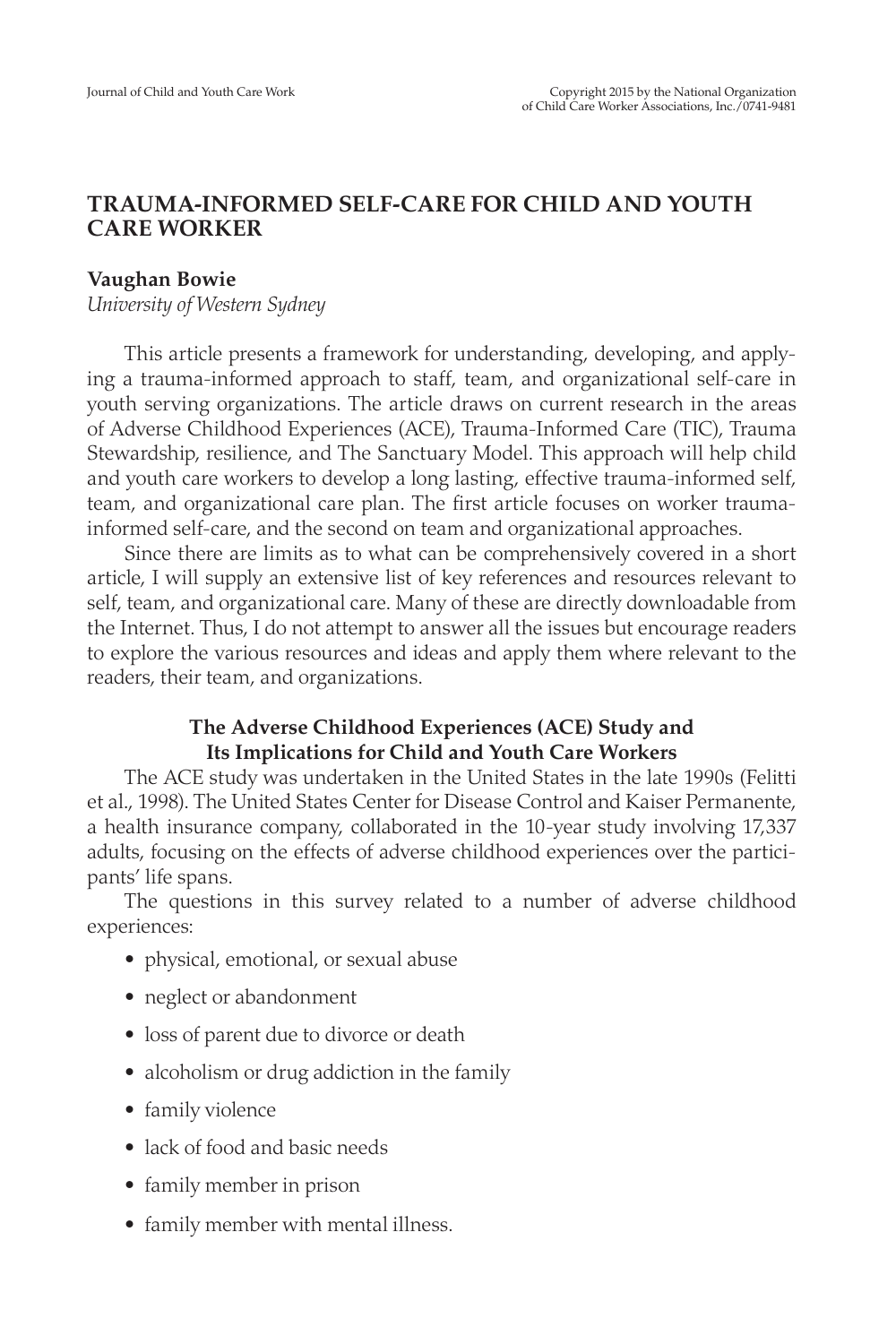The survey respondents were largely white, middle class, educated people from professional and skilled trades backgrounds. The study found that around one third of those surveyed had no adverse childhood experiences, with 16% having four or more adverse childhood experiences, and 9% having five or more ACE. This and other research have shown that the more adverse childhood experiences encountered by an individual the higher the correlation with later poor health and risky behaviors (Cooper, 2007; Hodas, 2012a).

So what were the ACE effects on this relatively well-off group? Felitti et al. (1998) note that the impacts of such adverse childhood experiences are neurological, biological, psychological, and social. These can include neurobiological changes in the structure and functioning of the brain neurobiology and related cognitive, emotional, and social impairments at various stages of development. The earlier in life the trauma occurred, the more pervasive these changes can be. These impairments can lead to health-related risk behaviors in order to cope. Such behaviors may include eating disorders, drug and alcohol abuse, inappropriate sexual behavior, self-harm, and violence, creating severe and persistent behavioral health and social problems including obesity, heart disease, and smoking, which can lead to early death.

Compared to this first relatively well-off group, what is the level of ACE in the at-risk youth populations that child and youth care workers deal with? One study found that in a school in Washington state serving lower income students, 10 of 30 children had an ACE score of four or more (Anda, 2012). The prevalence of data indicates that the majority of adults and children in mental health treatment settings, and welfare, correctional, and addiction services have major trauma histories. Cooper (2007) noted that in the United States "Many children and youth experience trauma. Depending on their circumstance, 25–90% of children and youth experience events that leave them traumatized" (p. 1). These include up to 50% of children and young people in the child welfare system, from 60–90% of youth in juvenile justice settings, and 59–91% of children and adolescents in the community mental health system (Cusack et al., 2003; Cooper, 2007; Hodas, 2006; 2012a; Michelfelder & Swoboda, 2012).

#### **Obvious Causes of Trauma**

Experiencing such trauma can lead to immediate responses in children and youth, such as being hypervigilant to danger, the narrowing of visual and mental focus resulting in restlessness. There may also be the opposite reactions of feelings of helplessness, lethargy, and freezing, and also denial and dissociation (Hudson, n.d.; Levine, 2008; Michelfelder & Swoboda, 2012). Other less immediate responses can include disturbed sleep patterns, nightmares, flashbacks, or "daymares." Other responses include being hypersensitive to noise, light, and smell, being easily startled or emotionally over-reactive, and having mood swings. There may also be a general inability to deal with stress and an overwhelming sense of shame and lack of self-worth (Hodas, 2012a).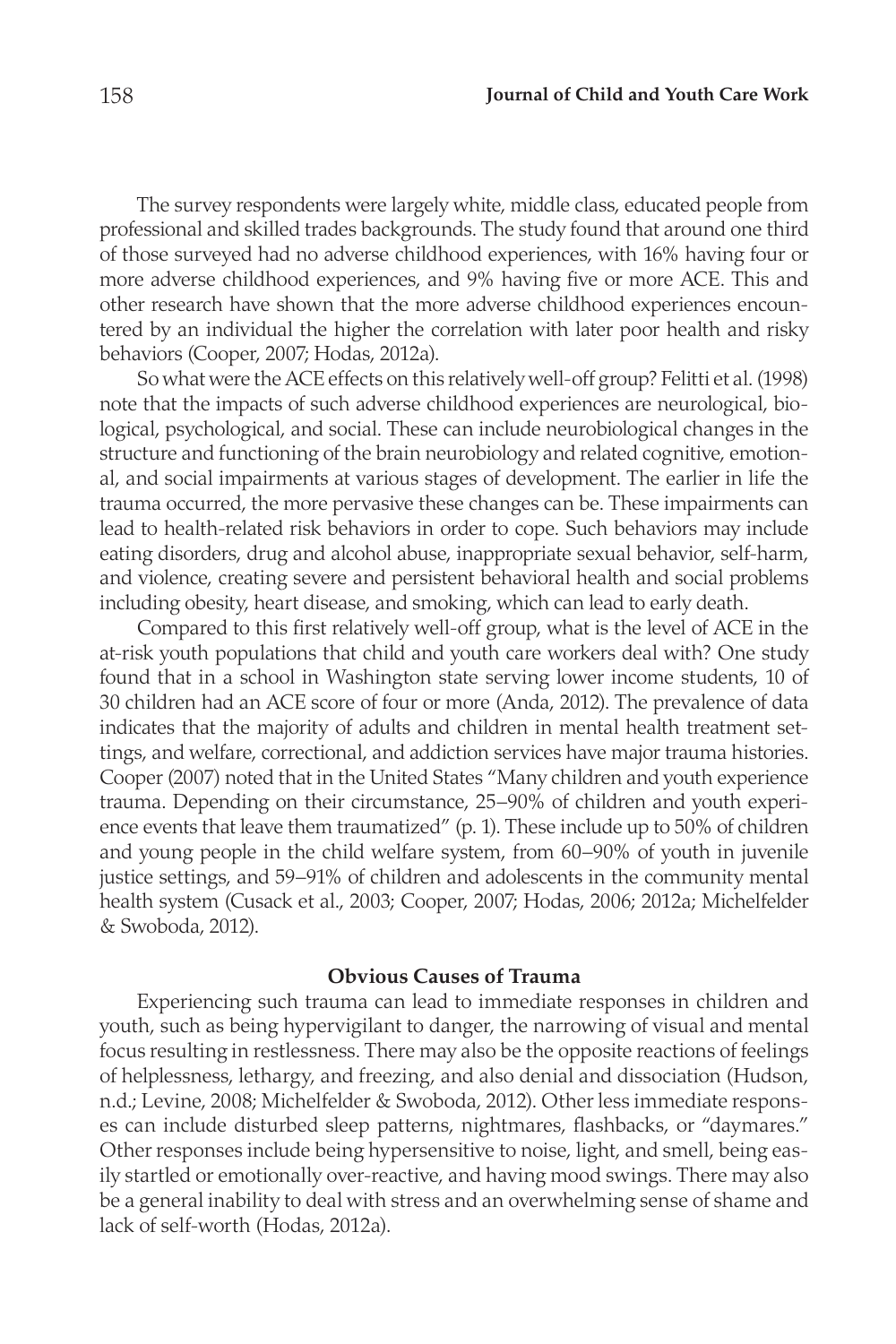Longer-term responses to adverse childhood experiences can lead to panic attacks, phobias, and avoidance of certain situations. There may also be the inability to think and concentrate easily, memory loss of the incident, or a sense of being spaced out. Some adolescent trauma survivors may display over time drug and alcohol addictions, uncharacteristic sexual behavior, or the seeking of stimulating and dangerous situations. At the same time, trauma survivors may have a well-founded perception of impending death and display self-harm or explosive aggression. Sometimes as a result of attachment disruption such people show an inability to love, nurture, or form positive relationships.

Trauma responses can be stable—that is, continually present—or unstable, reemerging when triggered by certain situations. They can also remain hidden for long periods of time and then suddenly appear at key life transitions or periods of crisis (Levine, 2008). Terr (1991) noted two sorts of trauma: type one, which involves a single incident, and type two, which involves multiple traumas over an extended period. However, in passing it must be noted that some trauma survivors acknowledge that often from trauma arises personal growth and resilience or hardiness, which is the so-called *salutogenic effect* (Conchar & Repper, 2014).

#### **Trauma Mastery**

One of the most intriguing and sometimes baffling responses by service users to adverse childhood experiences and other life experiences is trauma mastery. For many of those who survive trauma, one of the most difficult and damaging aspects of such experiences is the perceived total lack of control. Van Dernoot Lipsky and Burk (2009) noted "What humans often do to reconcile the lack of control is to create and recreate situations as similar to the traumatic incident as possible. We seek to turn a traumatic situation in which we once felt powerless into a new situation where we feel competent and in charge." Furthermore, "We tell ourselves that this time there will be a different outcome. Or so we hope . . . We act reflexively, attempting to salvage some sense of control" (p. 156).

However, in an attempt to gain trauma mastery over their circumstances, service users may fail once more to regain power and control and further increase their sense of powerlessness and trauma reactions. At the most extreme responses, unconscious attempts at trauma mastery may trigger returning to dangerous settings and the possibility of greater physical and psychological damage. Some service users may continue to live or remain in dangerous situations or attempt to provoke negative behaviors from others against themselves. However, it should be noted that service users may also actively seek to remove themselves from such trauma-invoking situations and not try to gain trauma mastery at all. The avoidance of trauma-related cues and memories is one of the four symptom clusters that comprise posttraumatic stress disorder.

In light of the above information, those in the system have a history of traumatic stress, and we need exercise universal precautions by creating systems of care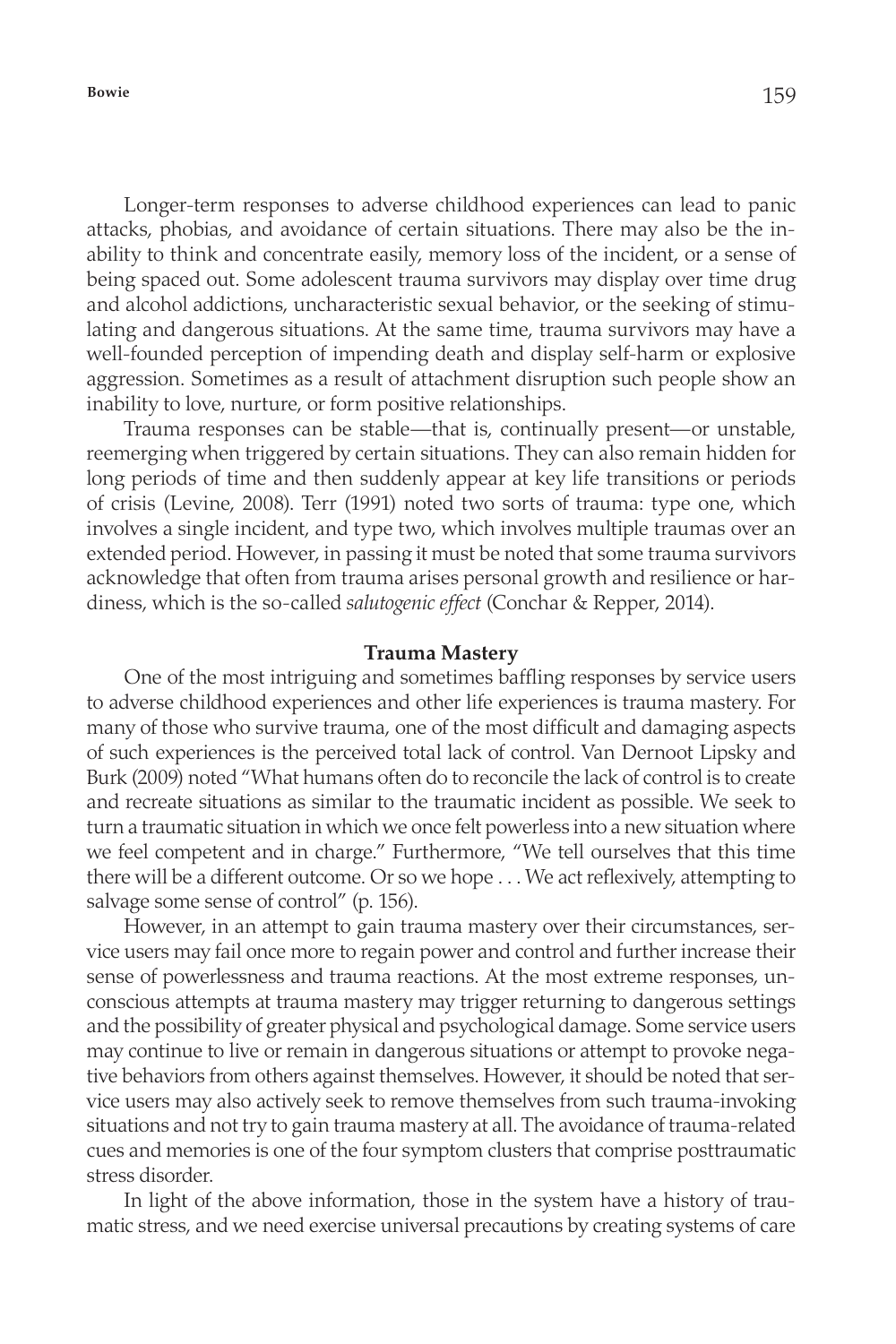that are trauma-informed (Hodas, 2006; 2012b). So increasingly trauma-informed services are being built around this concept of universal precautions. In some rare instances this may not be the case, but it seems wise to take this approach until proven wrong.

#### **Adverse Childhood Experiences Histories in Child and Youth Care Workers**

How different are the adverse childhood experiences of child and youth care workers from those they serve? The current limited research on the trauma history of human service workers (Black, 2008; Maunder et al., 2010; Michalopoulos & Aparicio, 2012; Conchar & Repper, 2014) has found a wide range of adverse childhood experiences from a low of around 30% to a high of 76% (one in three of the middle-class group had no adverse childhood experiences history). Those surveyed included youth workers, counselors, faith-based workers, psychologists, social workers, health staff, and lawyers. Anecdotally, many of these practitioners have mentioned a trauma event or events as being the major motivation for wanting to enter child and youth care work or other human services work.

In light of the above research around staff ACE, many service providers have similar backgrounds to those they care for. Bloom and Farragher (2011) commented, "The bottom line is that there is no clear dividing line between 'us' and 'them,' between the people who need help and the people who offer help. Frequently, the helpers are themselves wounded warriors of a different sort" (See also Auw, 1991, 1999, p. 68).

Because of these relatively high levels of adverse childhood experiences in human services workers, including child and youth care specialists, it is vital to take into account the trauma histories of staff to ensure their well-being. Because of the young people they serve, there must be an awareness by employing organizations of the strong possibility that many employees themselves have trauma histories and will need additional supports. Issues of employment law and employee confidentiality may hamper the efforts of organizations to address these issues unless innovative approaches for Trauma Informed Teamwork (Bowen, 2015) are used for the supporting and training of child and youth care workers. This topic will be covered more fully in the next article.

Part of this approach is to provide the opportunity for child and youth care workers to examine how their own childhood and later life experiences may affect the way they deal with stress and trauma in themselves and the people they serve (Conchar & Repper, 2014). This is not always easy, as Reese and Loanne (2012) point out, "Our early years are fundamental in our development. Paying attention to the different critical incidents of these early years is in many ways hard . . . work, but it can also be very freeing and healing . . . " (p. 83). Arledge and Wolfson (2001) refer to such staff as "clinician survivors" (p. 92). An important part of such early childhood experiences for current staff can be their types of early attachment to their caregivers or parents. Such attachments can affect staff members' later expe-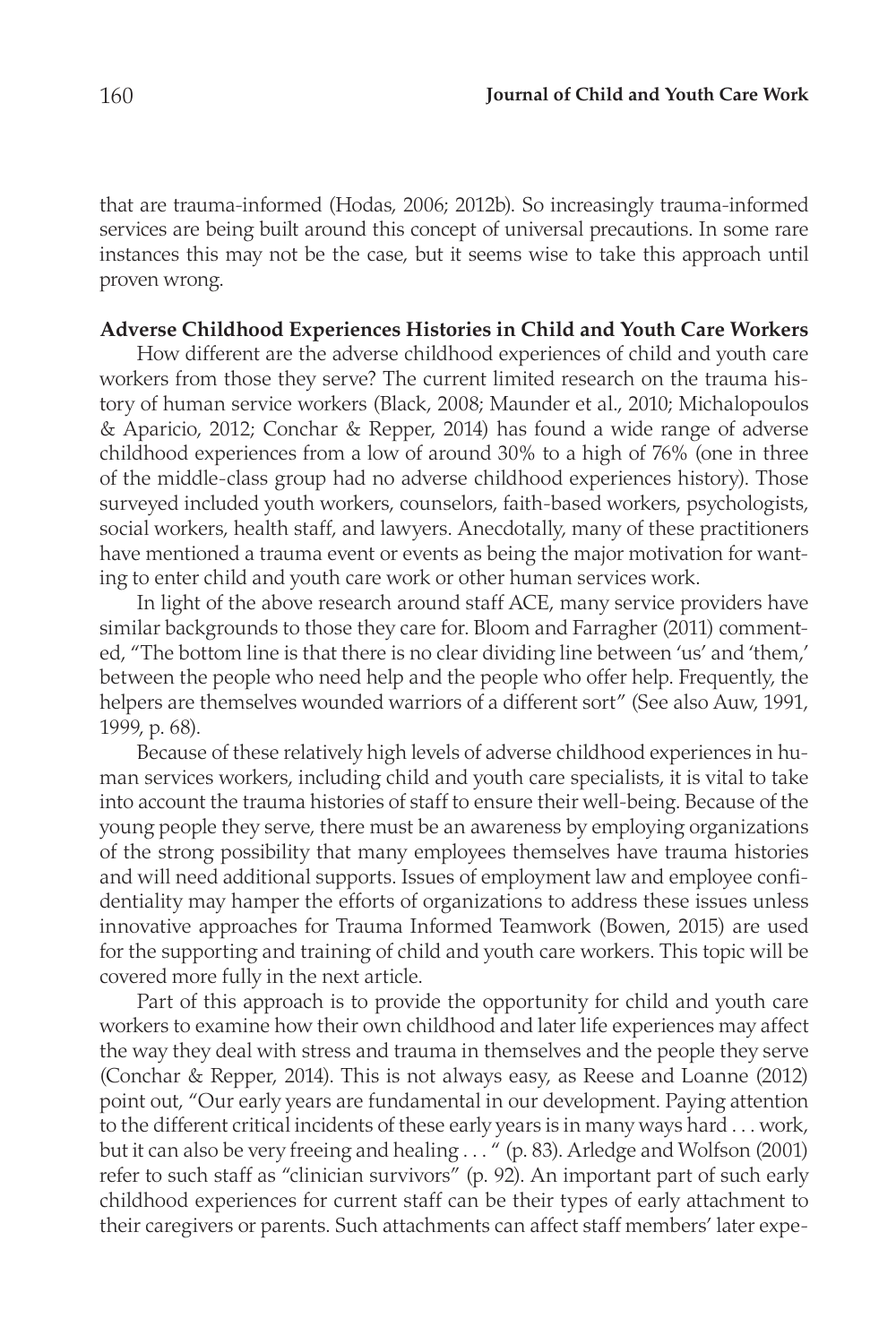riences of how they care for themselves and others (Scazzero, 2006; Bennett, 2008; Simmonds et al., 2009).

Such an examination can be encouraged within the organization in a number of supportive ways, including external mentoring, supervision, and therapy, either done individually or in small groups.

## **Aspects of Four Lenses That May Be Key in the Way One Cares for Oneself and Others**

When child and youth care workers have a significant exposure to ACE, they can be more affected by the behaviors of the youth and children they serve than other staff who have no, or fewer, ACE. Even though the staff may not be diagnosed with PTSD, their behavior may reflect some of the hallmarks of this stress-related disorder. Vicarious traumatization is a negative change that occurs within those helping others who are trauma survivors (Saakvitne & Pearlman, 1996). Vicarious trauma is about having too much—too much trauma, threat, and feeling overwhelmed and dehumanized. Reese and Loanne (2012) suggest that there are four particular lenses that can help identify important aspects of one's early formation:

- (a) one's family history,
- (b) one's historical and cultural context,
- (c) one's social base, and
- (d) one's spiritual background.

Parts of these lenses are the various critical incidents people face during their early and ongoing development. "A critical incident can be any key relationship, event, or circumstance that has had significant influence in shaping your life, whether that incident was positive or negative" (Reese & Loanne, 2012, p. 96). These early experiences may then become the default position in the way people treat themselves and those they care for. Because of these experiences, people "Tend to favor certain areas of self-care and neglect others, depending upon our personal preferences" (Harris, 2001, p. 260).

It is important then that in pre-service training, ongoing professional development, supervision, and mentoring that these four lenses be gently and respectfully examined on a regular basis. This needs to be done in a way that does not retraumatize the worker or team (Bowie, 2013).

### **Our Current Life and Work Experiences**

A fifth lens should be added, that of one's current multiple relationships at a personal, work, and client level. Stamm's (2010) Professional Quality of Life Scale (ProQOL) is a useful tool to identify the impact of these various areas. Such relationships can induce a number of experiences, both positive and negative, that impact the life and work of youth and child care specialists. Let us now have a brief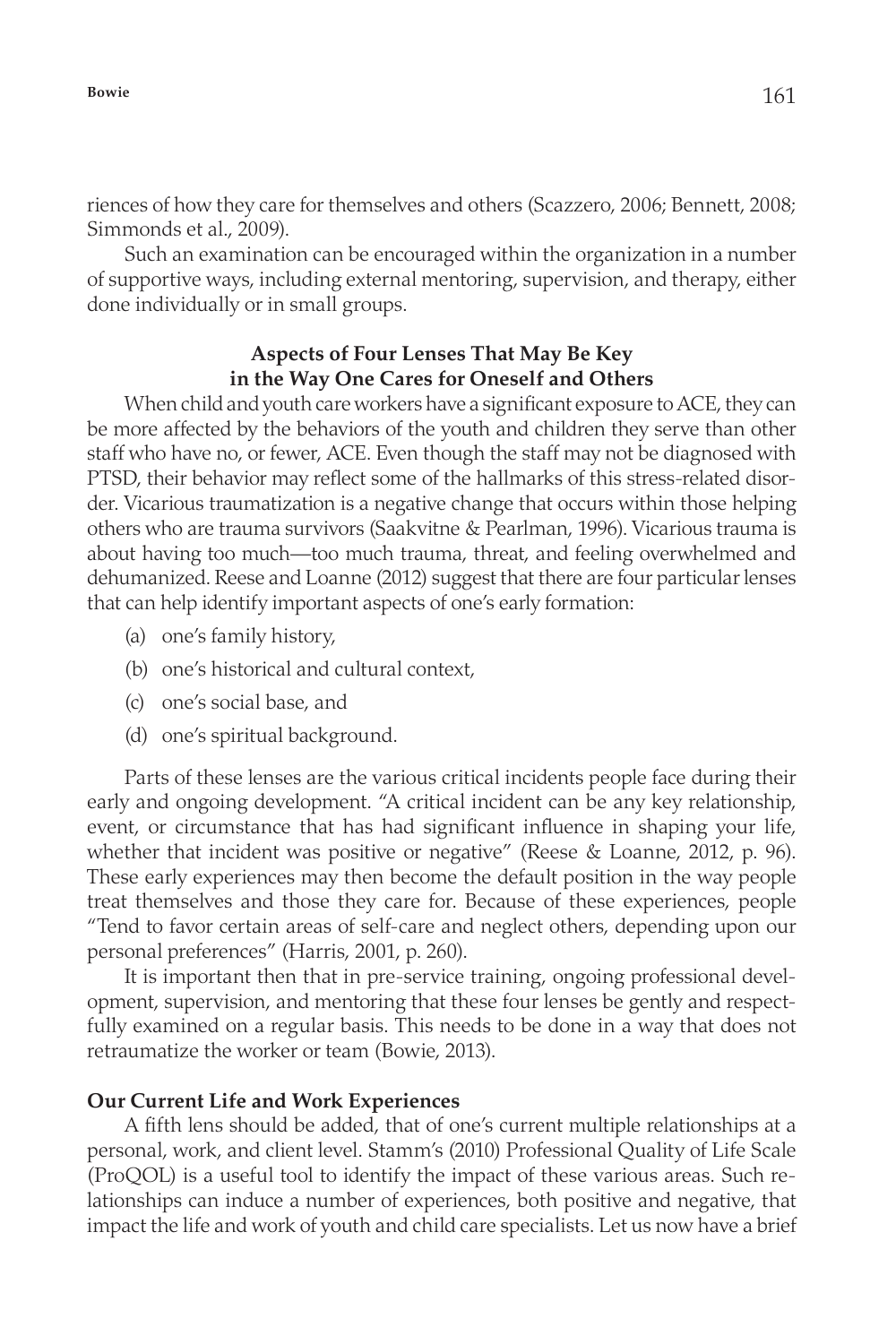look at compassion satisfaction, compassion fatigue, burnout, posttraumatic stress disorder (PTSD), and vicarious trauma.

There is much information and many resources available on these issues, but a trauma-informed perspective is lacking on them (Child Trauma Academy, n.d.; Skinner & Roche, 2005; Bowie, 2008; Pearlman & McKay, 2008; Volk, 2008; Conrad, 2010; CME Resources, 2011). These show how a trauma-sensitive framework can support and encourage positive experiences and minimize the impact of negative incidents.

#### **Compassion Satisfaction–The "Good Stuff"**

Compassion satisfaction arises from the positive aspects of helping related to providing care for and with others within a supportive team and organization. It is also influenced by the workers' beliefs about themselves and their views on giving and helping.

## **Compassion Fatigue–The "Bad Stuff"**

Compassion fatigue is the flip side of compassion satisfaction and arises from the negative aspects of helping others. This may arise from unhealthy self-perceptions, stresses of working with colleagues in toxic systems, and work-related trauma. It may be an aspect of burnout, a sense of being overwhelmed and worn out by the helping task and lacking effectiveness.

#### **Burnout**

Burnout is an experience of not having enough—not enough energy, time, resources, or successes.

### **Posttraumatic Stress Disorder and Vicarious Trauma**

Another aspect of the compassion fatigue experience can be work-related traumatic stress that can have two aspects. The first is a direct primary traumatic experience by a staff member, such as a violent attack or the death of a child. In such extreme situations a staff member could develop PTSD. The second, more common experience is that of secondary trauma experiences called vicarious trauma or secondary traumatic stress. Vicarious traumatization is a negative change that occurs within those helping others who are trauma survivors (Saakvitne & Pearlman, 1996). Vicarious trauma is about having too much—too much trauma, threat, and feeling overwhelmed and dehumanized.

Workers can be vulnerable to vicarious trauma if they have had a number of adverse childhood experiences or later adult critical incidents and currently lack personal and professional support (Arledge & Wolfson, 2001). This can be heightened by an inability to draw professional life and work boundaries and to care for one's self physically, emotionally, and socially. Conrad (2010) noted that vicarious trauma can negatively affect the workers' sense of trust, safety, control,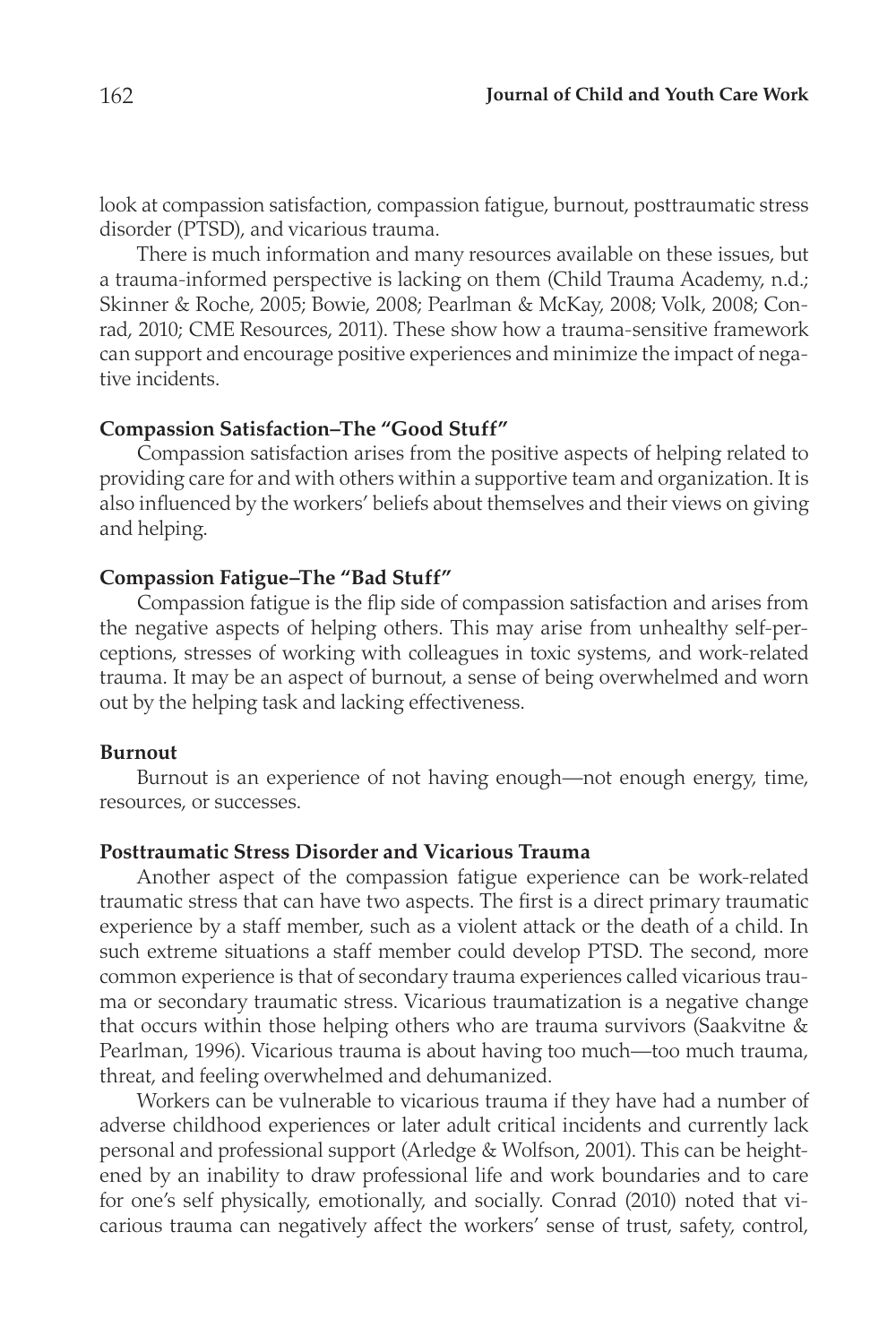self-esteem, and the ability to form close intimate relationships. Vicarious trauma triggers can arise from repeated exposure to the young person's traumatic material and the worker's emotional identification with their service user's experiences. This vicarious trauma can be further heightened by a sense of failing the young person or her or his family and a sense of powerlessness to change the service user's situation or an inability to ask for help (Conrad, 2010).

> Question: Have you noticed in yourself or colleagues the impact of vicarious trauma in any of these areas: trust, safety, power, esteem, or intimacy? What have you experienced or observed?

#### **Trauma Mastery in Child and Youth Care Workers**

As part of their compassion fatigue experiences, child and youth care workers may also, like service users, attempt to regain, consciously or unconsciously, trauma mastery by repeating actions and behaviors that have not worked in the past, hoping they will the next time. Such attitudes and behaviors may include the following:

- not taking breaks, feeling indispensible
- constant returning to risky situations
- blaming colleagues or team for failures
- isolating self and forming cliques
- claiming superior skills and knowledge
- not setting professional boundaries
- taking responsibility for things they have no control over
- bullying, harassment
- micromanagement

Other staff may try to avoid any attempt at trauma mastery by physically or emotionally withdrawing from dangerous and previously traumatizing environments.

> Question: What examples of trauma mastery and avoidance have you seen in yourself or other workers?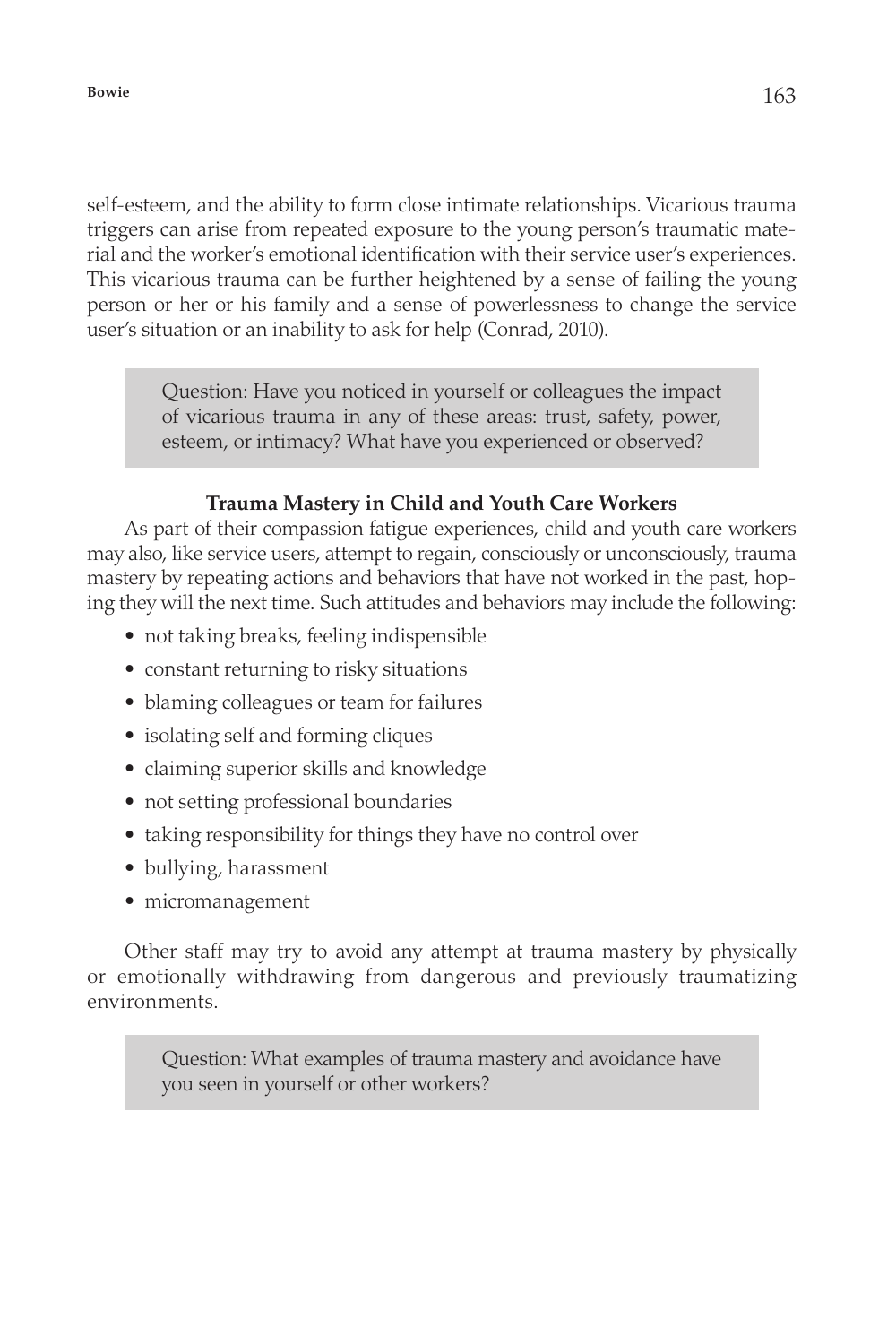Staff attempts at trauma mastery are not always recognized and addressed in stress management and self-care workshops and organizational policy and protocols. This often leads such approaches to be ineffective on any long-term basis. Thus, an important part of trauma-aware approaches is helping workers and teams to identify and deal with such destructive dynamics that impact service users, workers, other staff, and the organization.

#### **What is Trauma-Informed Care?**

Through the ACE study and current neurobiological research and practice, a whole new focus on trauma-informed care (TIC) is beginning to permeate child and youth care services (Bath, 2015; Fallot, 2011; Hodas, 2012b; Bowie, 2013; Perry, 2014; SAMHSA, 2014).

Fallot and Harris (2006) define trauma-informed care and services the following way: "Human service systems become trauma-informed by thoroughly incorporating, in all aspects of service delivery, an understanding of the prevalence and impact of trauma and the complex paths to healing and recovery. Trauma-informed services are designed specifically to avoid retraumatizing those who come seeking assistance" (p. 3). Fallot and Harris (2009) noted that "Creating cultures of trauma-informed care approach to organizational change is built on five core values of safety, trustworthiness, choice, collaboration, and empowerment" (p. 3). A later SAMHSA publication (2014) added another core value: respecting cultural, historical, and gender aspects of the service user's experience.

Six core principles can be applied to service users in more detail by asking the following questions:

- 1. **Safety:** How can physical and emotional safety be ensured for service users throughout the human services systems?
- 2.**Trustworthiness and Transparency:** How can service users' trust in staff and their services be maximized? How can tasks and responsibilities be made clear while maintaining appropriate boundaries?
- 3. **Peer Support:** How can an environment conducive to the development of mutual support networks of service users or consumers be provided?
- 4. **Collaboration and Mutuality:** How can collaboration and sharing of power between staff, organizations, and service users be maximized?
- 5. **Empowerment, Voice, and Choice:** How can service users' empowerment, input, and skill-building be made a key priority? How can real and effective choices for them be ensured?
- 6. **Culture, History, and Gender:** How can the cultural, historical, and gender aspects of the service users' experiences be respected and integrated?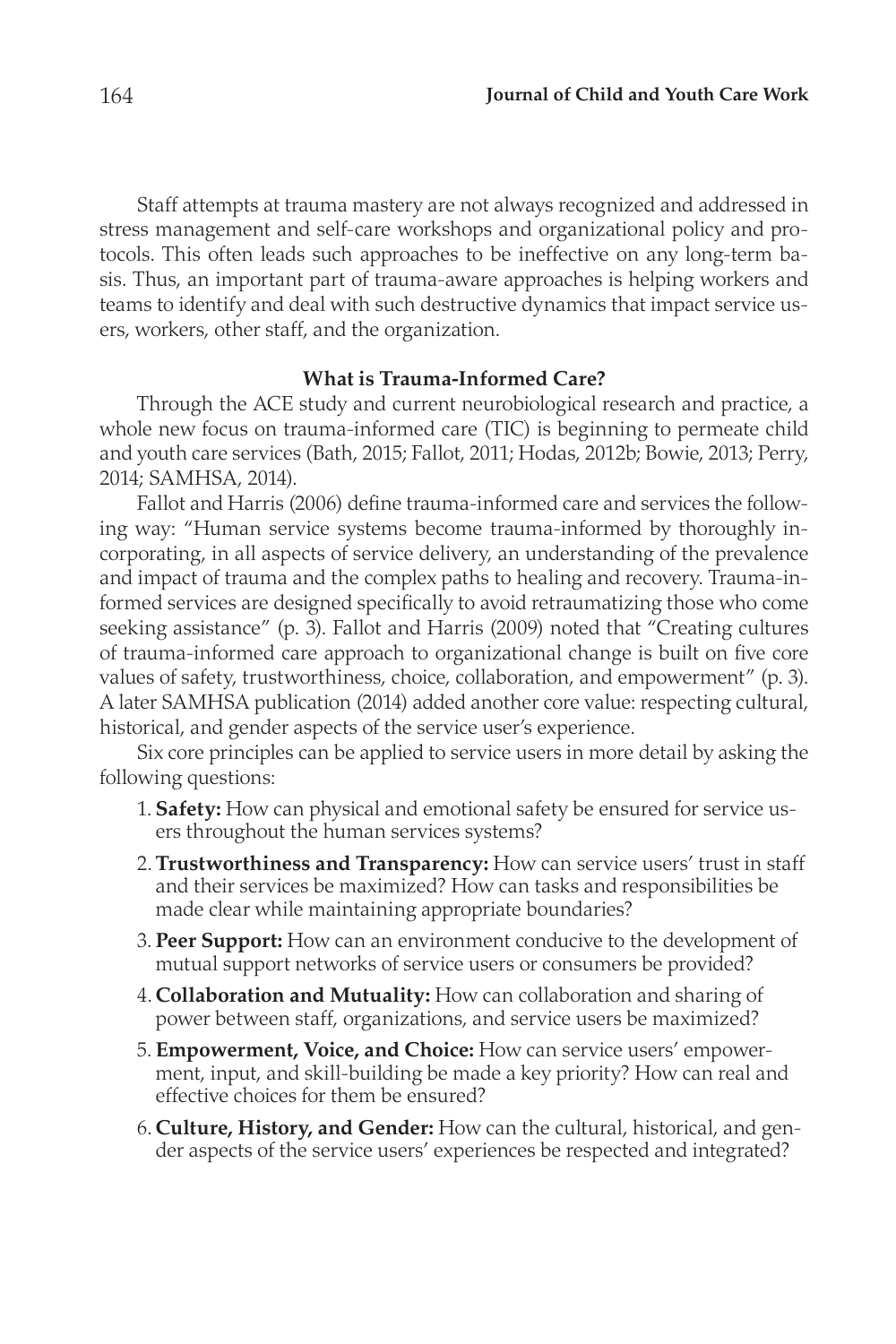Bath (2015) condensed these six core principles into safety, connections, and coping with inner turbulence. Fallot and Harris (2009) developed a number of organizational self-assessment tools based on these core principles for service users.

When appropriate, these can be used to develop a more trauma-informed care approach:

- *• Trauma-Informed Care Organizational Self-Assessment for Consumer-Run Recovery Organizations* (n.d.)
- *• Guide to Completing the Agency Self-Assessment* (n.d.)
- *• Trauma-Informed Organizational Self-Assessment for Child Abuse Prevention Agencies* (n.d.)

Question: What areas in your organization need to be more trauma-informed?

Fallot and Harris (2009) commented, "If an organization can say that its culture reflects each of these values in each contact, physical setting, relationship, and activity and that this culture is evident in the experiences of staff as well as consumers, then the program's culture is trauma-informed" (p. 3). The TIC approach in many ways gives greater understanding of why some helping approaches work and others do not. A "you're broken and we are going to fix you" approach generally does not work, but rather a "what happened" and "how can we help you feel safe" relational approach is more healing.

The benefits of a TIC approach are that it increases safety for all involved with the organization and it improves relationships through a healthier social environment. The TIC approach creates a safe and hopeful workplace culture that also cares for caregivers and in turn improves their success and job satisfaction, which has a positive impact on quality of service, and helps decrease negative encounters and incidents (Sharp & Ligenza, 2012).

Many human service systems still do not regularly and comprehensively inquire about the impact of past and current trauma experienced by service users and staff. Without this knowledge, service providers may make mistakes and have wrong assumptions in the way they respond to and support young people. This may lead unintentionally to the revictimization or retraumatization of those they are trying to help.

Thus, it is best to take a universal precautions approach to trauma in service users' lives with service providers' roles being to respectfully and carefully explore their past and current histories of trauma. Also at the same time it is necessary to ensure that service procedures, protocols, processes, and environments all create a safe, trustworthy, and respectful environment so that service users do not see the service as a source of further distress. Such principles also need to be applied to staff.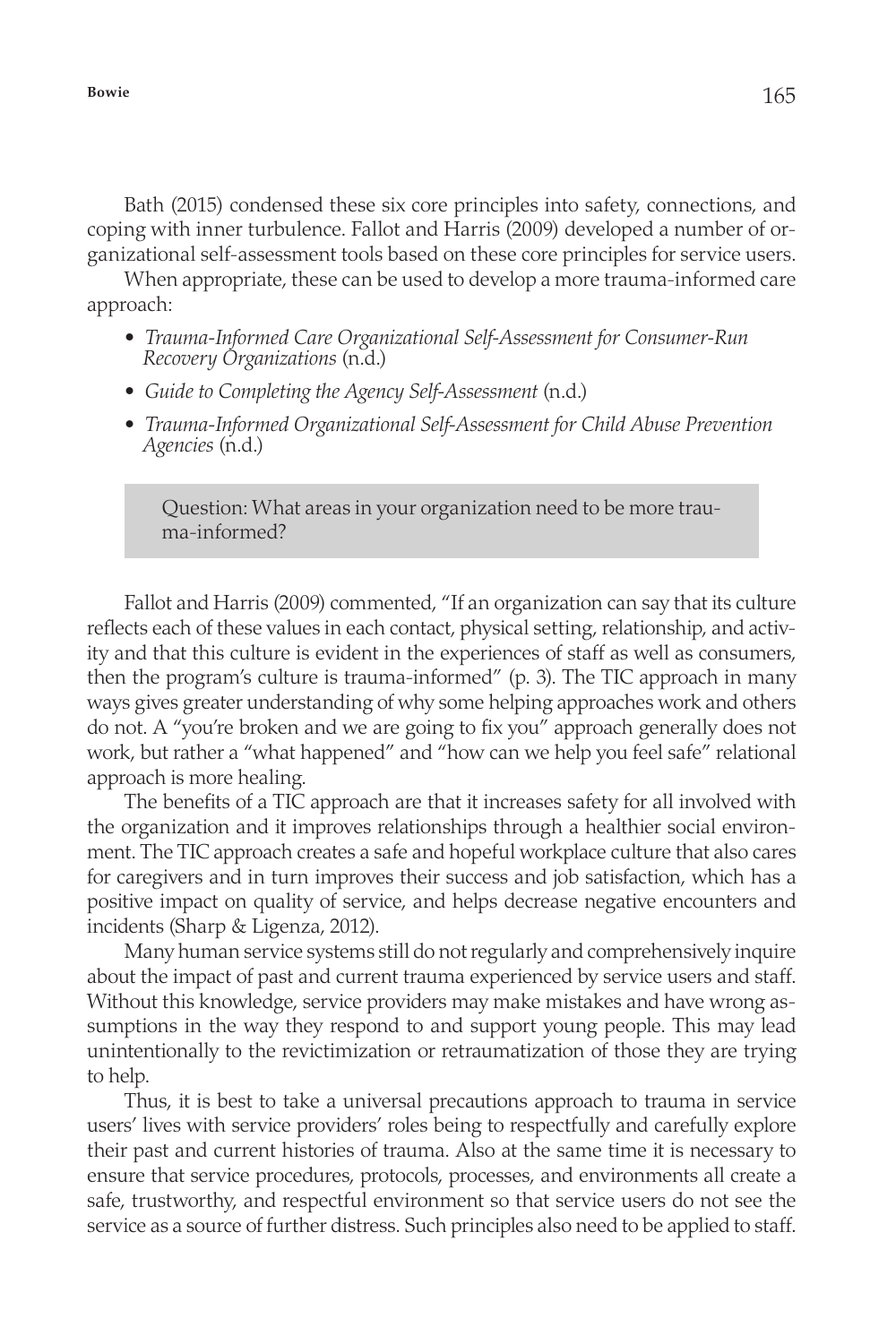#### **Applying TIC Practices to Staff**

A key aspect of applying trauma-informed approaches in staff self-care is that of trauma stewardship. Van Dernoot Lipsky and Burk (2009) defined this as "[t]he whole conversation about how we come to do this work, how we are affected by it, and how we make sense and learn from our experiences" (p. 6). They also commented that this involves developing and maintaining "[a] long-term strategy that enables us to remain whole and helpful to others and our surroundings even amid great challenges. To participate in trauma stewardship is to always remember the privilege and sacredness of being called to help" (p. 6).

Pearlman and McKay (2008) recommended asking on a regular basis some key questions at an individual, team, and organizational level that can start such a conversation: "Why am I doing this work? Do I know what I am doing and why? How do I measure success in my work? What can I control and not control at work? What are the costs and rewards of my work? How am I changing?" (p. 30). Such inquiries help staff and management to gain and keep a perspective on what they are doing, why they are doing it, and how it is affecting them.

TIC is built on certain core values, but in practice, many child and youth serving organizations make safety and well-being of service users a higher priority than staff. Fallot and Harris (2011) noted "[w]e have come to see, in the past several years, that the experiences of staff members are equally important in these domains . . . when they experience these factors in their working environment and in their relationships with supervisors, administrators, and colleagues" (p. 31). All these principles are based on creating a sense of safety, security, and predictability for the service users.

Fallot and Harris (2011) recommended that these TIC Core Principles be considered once more but with a focus on the staff. This can be done by asking the following questions:

- 1. **Safety:** How can physical and emotional safety for staff throughout our human services systems be ensured?
- 2.**Trustworthiness and Transparency:** How can workers' trust in their fellow staff and their services be maximized? How can tasks and responsibilities be made clear while maintaining appropriate self-care boundaries?
- 3. **Peer Support:** How can an environment conducive to the development of mutual support networks of staff be provided?
- 4. **Collaboration and Mutuality:** How can collaboration and sharing of power between staff, their organizations, and service users be maximized?
- 5. **Empowerment, Voice, and Choice:** How can staff's empowerment, input, and skill-building be made a key priority? How can real and effective choices for them be ensured?
- 6. **Culture, Historical, and Gender Issues:** How can the cultural, historical, and gender aspects of the service workers' experiences be respected and integrated?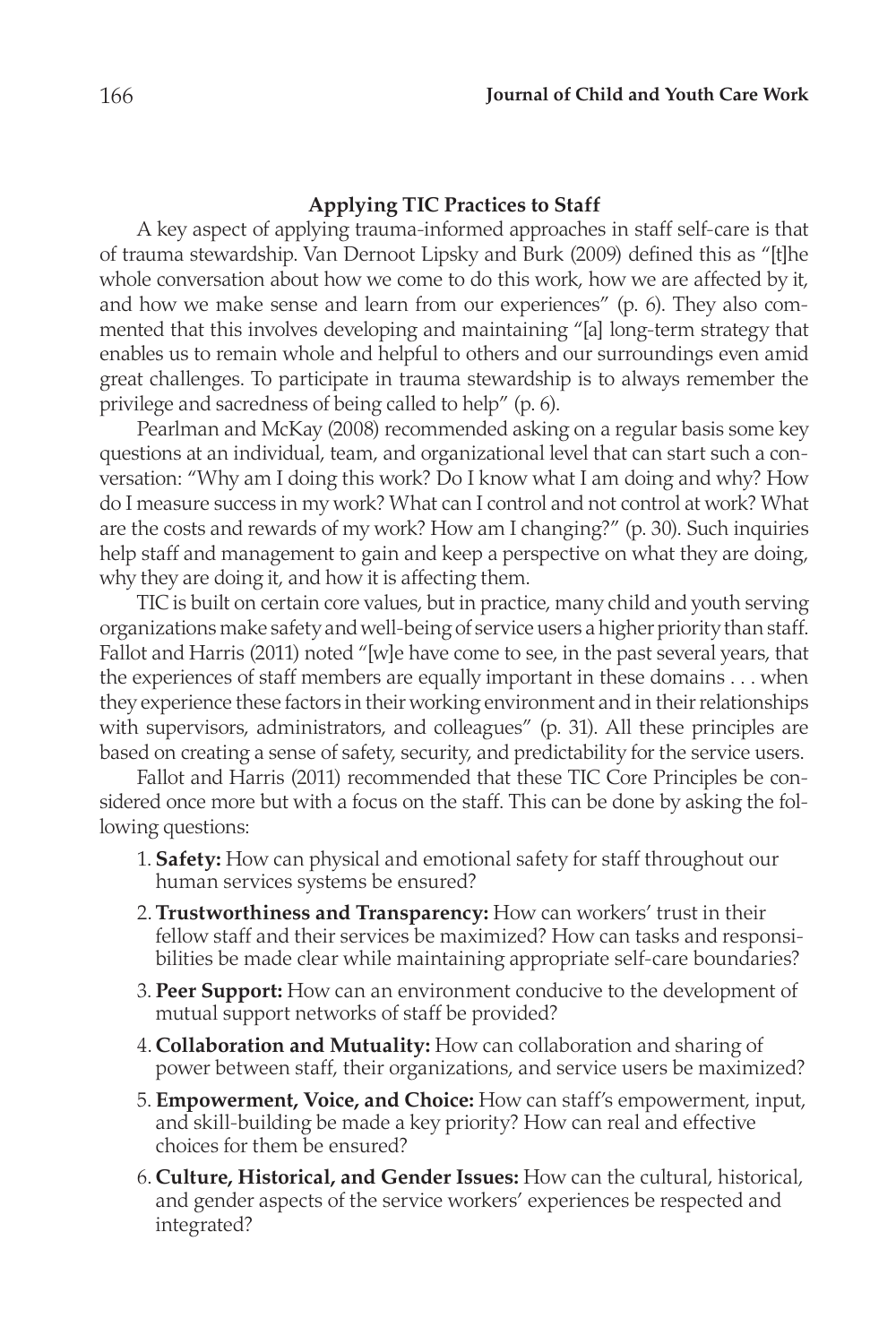It is key to a trauma-informed care approach to staff and team well-being that each of these core principles be examined in detail, and procedures and protocols be developed at all levels to help ensure and maintain staff wellness. This can be done by adapting some of the organizational self-assessment tools such as those recommended by Volk (2008) for use with staff. If staff members feel that these principles are present in their organization, they will generally have greater passion and commitment to their work and those they serve. Kahn (2005) and Modlin (2012) consider a safe environment as a supportive, holding environment.

The TIC approach is the concept of universal precautions, based on the assumption that clients coming into such services will have histories of trauma. However, such a presumption is not always applied in the employing, training, and support of staff. This is despite the previously mentioned growing research showing relatively high ACE levels of trauma in human service professionals (Black, 2008; Bowie, 2013).

This lack of focus on staff safety can be seen in many current organizational initiatives and staff workshops on stress management, burnout, and vicarious trauma that keep repeating the same old mantra of "change your attitude and habits, resources, or situation." They, however, do not incorporate up-to-date information on trauma-informed care as it relates to staff and so may make little difference to staff stress and traumatization levels. Similarly, Hodas (2012b) noted that "[a]ll too often, the outcome for staff working in an organizational structure that is not trauma-informed is 'burnout' and staff turnover" (p. 2).

Such self-care training approaches can also give the impression that the total responsibility for self-care lies with the workers themselves and often neglects or downplays the equally important role, negative or positive, of the team and organizational climate. In its negative form such attributions may lead workers to take on roles and responsibilities that are not theirs to take or to feel guilty over things they cannot control. These responses may trigger further worker attempts at trauma mastery and create further hopelessness and retraumatization (van Dernoot Lipsky & Burk, 2009; Bloom, 2010).

Reynolds (2011) observed that "[b]urnout sounds like we're toys with disposable batteries that are used up. As if we're not doing enough yoga or drinking enough water, and these are important things . . . but self-care is not enough to offset the issues of poverty, violence, and basic dignity people struggle with. No one advocating self-care suggests that it will create the necessary practical changes in the daily-lived realities of clients" (p. 29).

Such blaming or strengthening interventions focusing on increasing individual staff members' coping skills are the most common strategy used to deal with staff under stress, partially because it is the easiest and cheapest. However, such approaches often prove the least effective. Maslach et al. (2001) emphasized the importance of addressing organizational factors because these exert the strongest influence on staff stress, burnout, and workplace violence (see also Kahn, 2005; Bowie, 2011; Bloom & Farragher, 2013).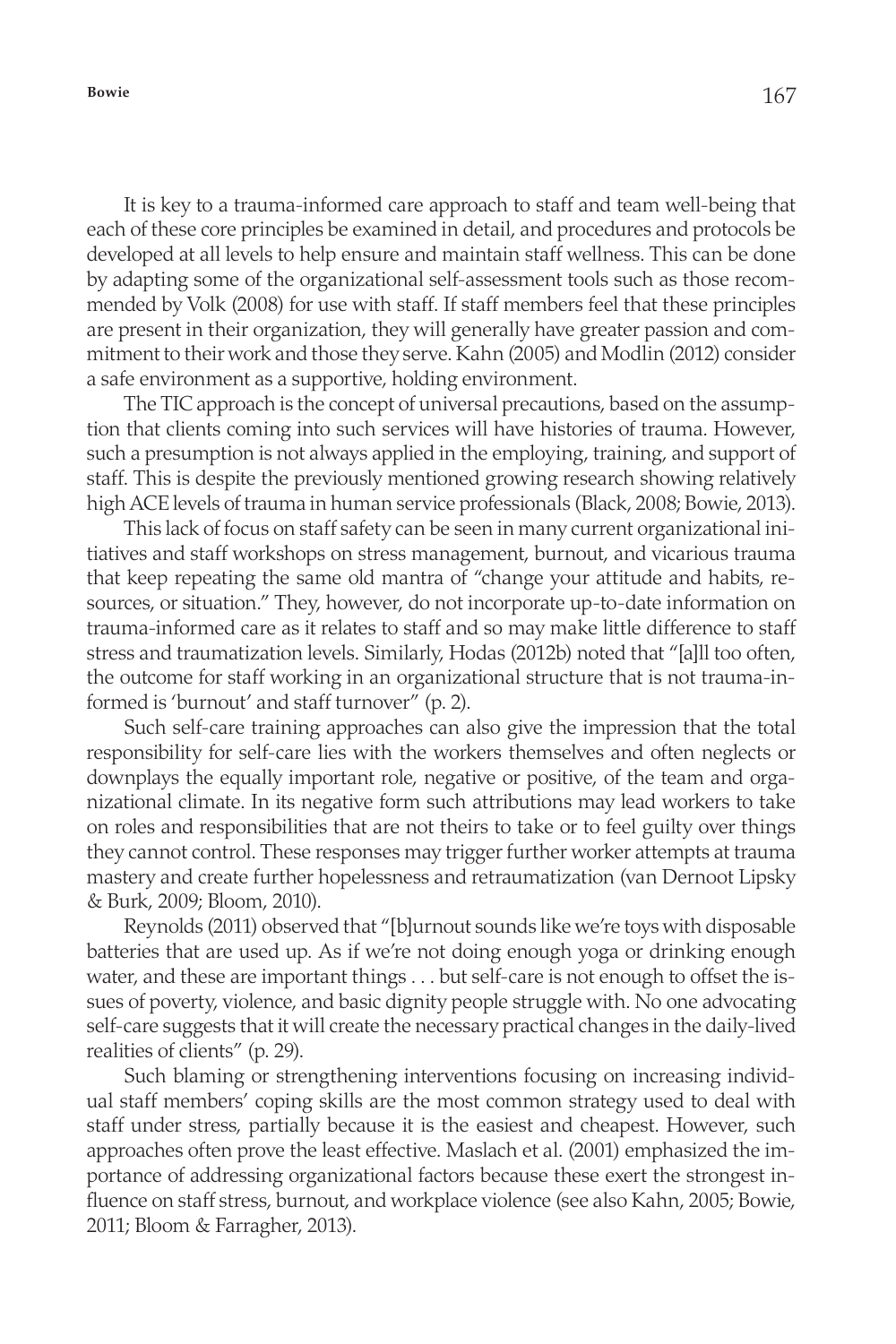So considering trauma-informed care at the individual level, service providers need to be reminded that self-care is not a substitute for comprehensive team and organizational approaches. If it is used as such, often all that is done is rearranging the staff self-care deck chairs on the organizational Titanic. Thus, the issue of team and organizational self-care will be dealt with in more detail in article two (Bloom & Farragher, 2011, 2013).

### **Developing a Staff Trauma-Informed Self-Care Plan**

Volk et al. (2008) offered a self-care assessment tool to show how one is doing in the areas of physical, psychological, emotional, spiritual, workplace, and professional self-care. This self-assessment tool helps identify one's current situation against which one can compare one's progress in self-care. The ProQOL online assessment tool (Stamm, 2010) is also a key resource to gauge how one is functioning and what needs to be managed or changed (Bowie, 2008).

> Question: How did you do with your self-care assessment? Any surprises or things that need to change?

A good place to start with developing a plan is the self-care ABCs of **A**wareness, **B**alance, and **C**onnection (Pearlman & McKay, 2008; Bowie, 2008; CME Resources, 2011). Such strategies should not be new to child and youth care workers and may be a revision of what service providers are already doing or should be doing.

#### **Awareness**

Service providers bring their past and present to whatever they do. This includes their beliefs, worldviews, prejudices, biases, social support systems, adverse childhood experiences, illnesses, and family, financial, and social contexts. All this happens within the context of the individuals' internal needs such as safety, significance, self-worth, and success. This also occurs within broader work and social relationships, team, and organizational demands, and the wider sociopolitical context (Stamm, 2010).

The Headington Institute (Pearlman & McKay, 2008) maintain that selfawareness comprises physical, emotional, and relational self-care as well as spiritual self-care. Each should be considered.

Physical self-care involves making time for exercising regularly, having a healthy diet, drinking enough water, using alcohol moderately, and having sufficient sleep. The use of mindfulness and relaxation techniques may also be important, but not everyone finds such passive approaches work for them and prefer more active strategies.

Emotional and relational self-care includes building and nurturing meaningful relationships, not just Facebook friends. It includes not isolating oneself be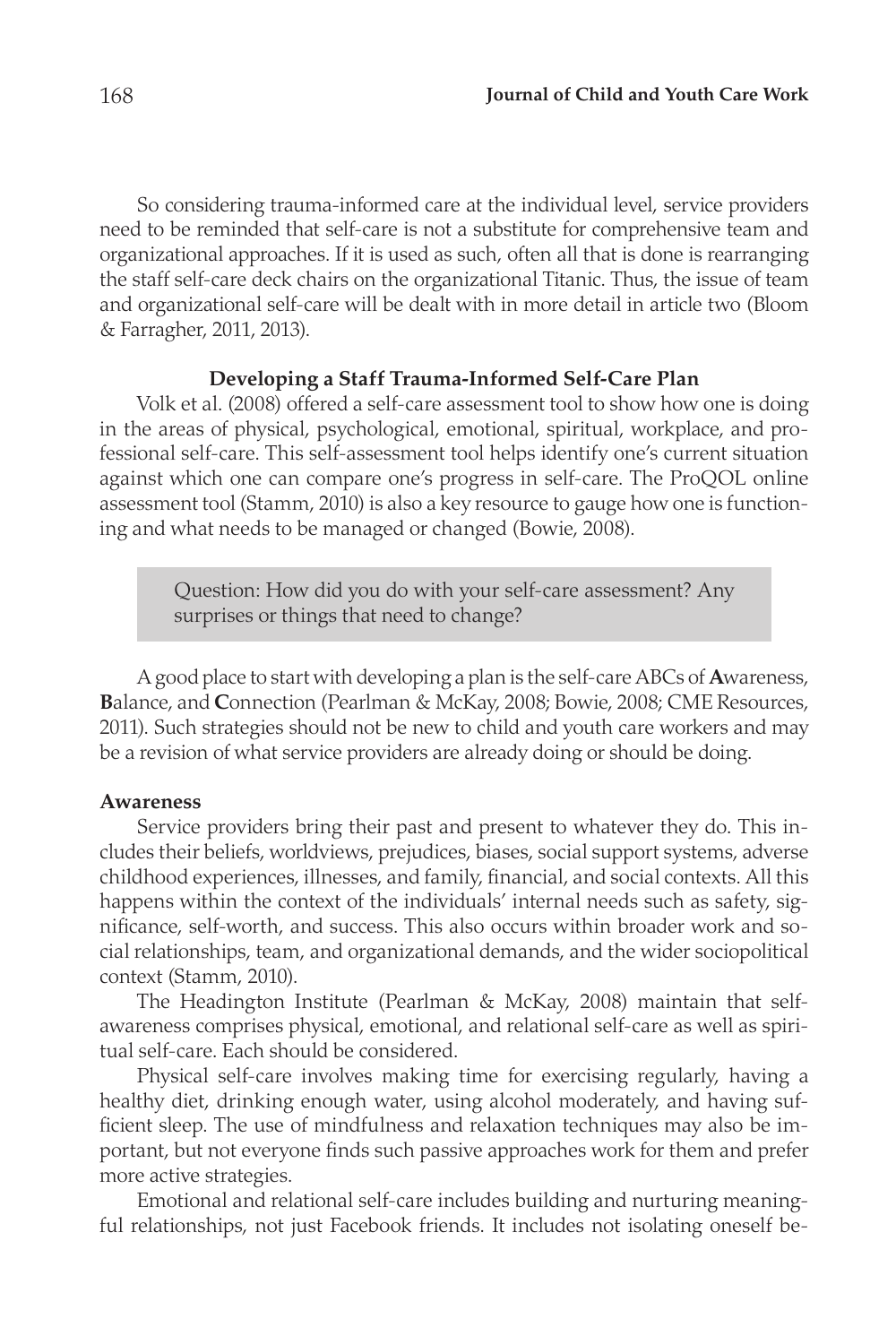cause of one's work and not having people to talk with. A key aspect of this is having a support group of friends and colleagues. An effective support group can provide those who can challenge one, give emotional support, supply how-to-doit information, and supervise and mentor one. Many workers don't have such a support group, or if they do, it may be comprised of only a few people. In such a situation the worker needs to find a support group or set about creating one. This is not an easy task if one is already feeling tired and burned out. One should start earlier rather than too late. It is also key to have good supervision and external mentoring, and counseling if needed.

> Question: How good is your support group? What needs to be changed or developed?

Having time to stop, reflect, meditate, or journal are important for self-renewal. Also helpful is enjoying creative activities that absorb one's here-and-now attention and that quiet the internal mind's chatter. It is important for workers to monitor and limit the amount of trauma material they are exposed to through the various forms of media, and to cultivate a sense of hope and humor. It is key to understand the impact of stress and trauma on oneself and others (Skinner & Roach, 2005; Pearlman & McKay, 2008; Volk et al., 2008; Bloom, 2010).

Spiritual self-care is also an important but often neglected or downplayed aspect of self-care. This includes identifying one's core values and knowing who or what motivates and inspires one. Music, singing, and being in nature can all be part of one's spiritual self-care. Regular times of meditation and prayer within a faith community can be important. Being passionate about these things can be helpful (Auw, 1991; Pearlman & McKay, 2008; Palmer, 2009). The Maori approach to wellness (Durie, 1992; Bowen, 2014) includes family health, psychological health, physical health, and spiritual health. Spiritual health focuses on the source of hope for a person. Hopelessness is one of the products of having a significant ACE score and can result in child and youth care workers becoming jaded or apathetic.

#### **Balance**

Balance and self-care involve having the right priorities and expectations about staff work and personal life. One needs appropriate limits and balances. Multitasking and working extended hours do not improve workers' effectiveness. Sometimes by doing less, one may achieve more. One should take regular breaks away from one's desk and service users and schedule uninterrupted time to relax and think.

### **Connection**

Possibly the greatest growing challenge to the balance of work and life is our constant online connection through electronic media such as emails, phones, and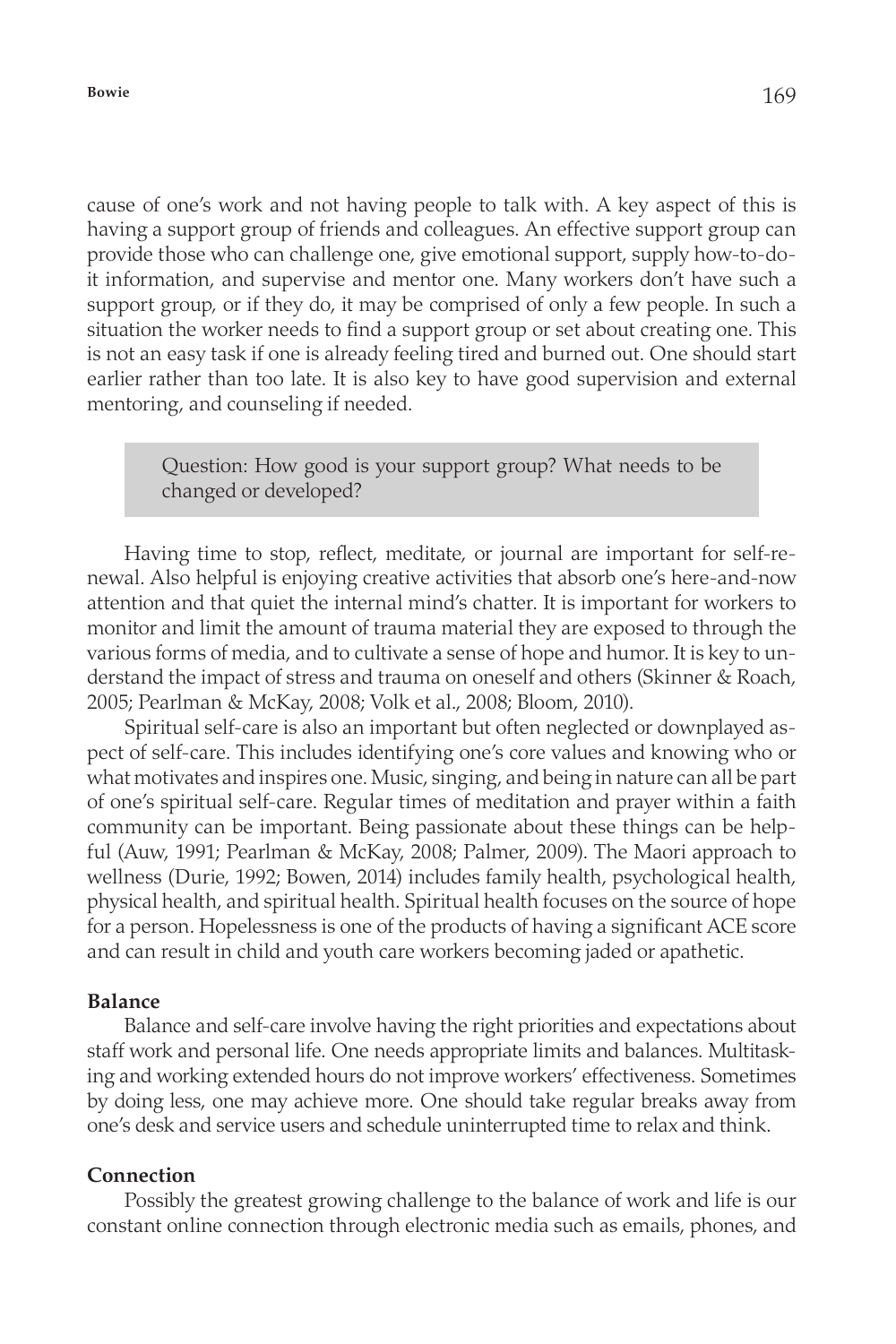texts. One is constantly faced with a sense of urgency rather than what is most important. Staff may dread coming back from holidays because there are so many emails to deal with, if they have not already checked them while on a break. One needs to be able to digitally detox and create times of solitude in order to be more resilient and effective. In some extreme cases workers can become addicted to stress (May, 1991; van Dernoot Lipsky & Burk, 2009).

Connection and self-care involves connecting with friends, peers, and various support groups and communities. Such support enables workers to enhance their social and emotional well-being and improve their skills to perform their required work tasks. Support can come from family, friends, work colleagues, and managers and supervisors (Workforce Development NCETA, 2005). Connecting with an external mentor can help staff look at wider issues relating to their whole lives and not just their work, thus helping them to gain a sense of objectivity.

> Question: So what do you now need to add, subtract, or modify in your own TIC self-care plan in the physical, emotional, relational, and spiritual areas?

#### **A Final Note of Caution**

Organizations will face significant roadblocks in supporting self-care plans for staff due to employment laws in some countries which mandate that health and mental health concerns not be included in personnel decisions regarding hiring, promoting, retaining, disciplining, and termination of employment. Working within this framework of supporting staff legally must be a commitment to support them emotionally and psychologically to withstand and ultimately prevail over the trauma that pervades the social service system.

#### **Conclusion**

This article has drawn on current research in the areas of adverse childhood experiences, trauma-informed care and services, and trauma stewardship to help workers develop a long lasting, effective trauma-informed self-care plan. It also has drawn on theory and practice from resilience approaches as well as The Sanctuary model. However, as previously noted, staff self-care plans will ultimately be ineffective if they are not formulated within the broader staff and organizational context.

The second half of this article in a future edition of this journal will examine more closely the organizational context of workplace trauma. This organizational context, including management style, can often be toxic and trauma-provoking within the workplace itself, impacting on managers, staff, and those using the service. However, this does not necessarily always need to be the case if the principles for trauma-informed care and services outlined in the article are modified and implemented at organizational and societal levels.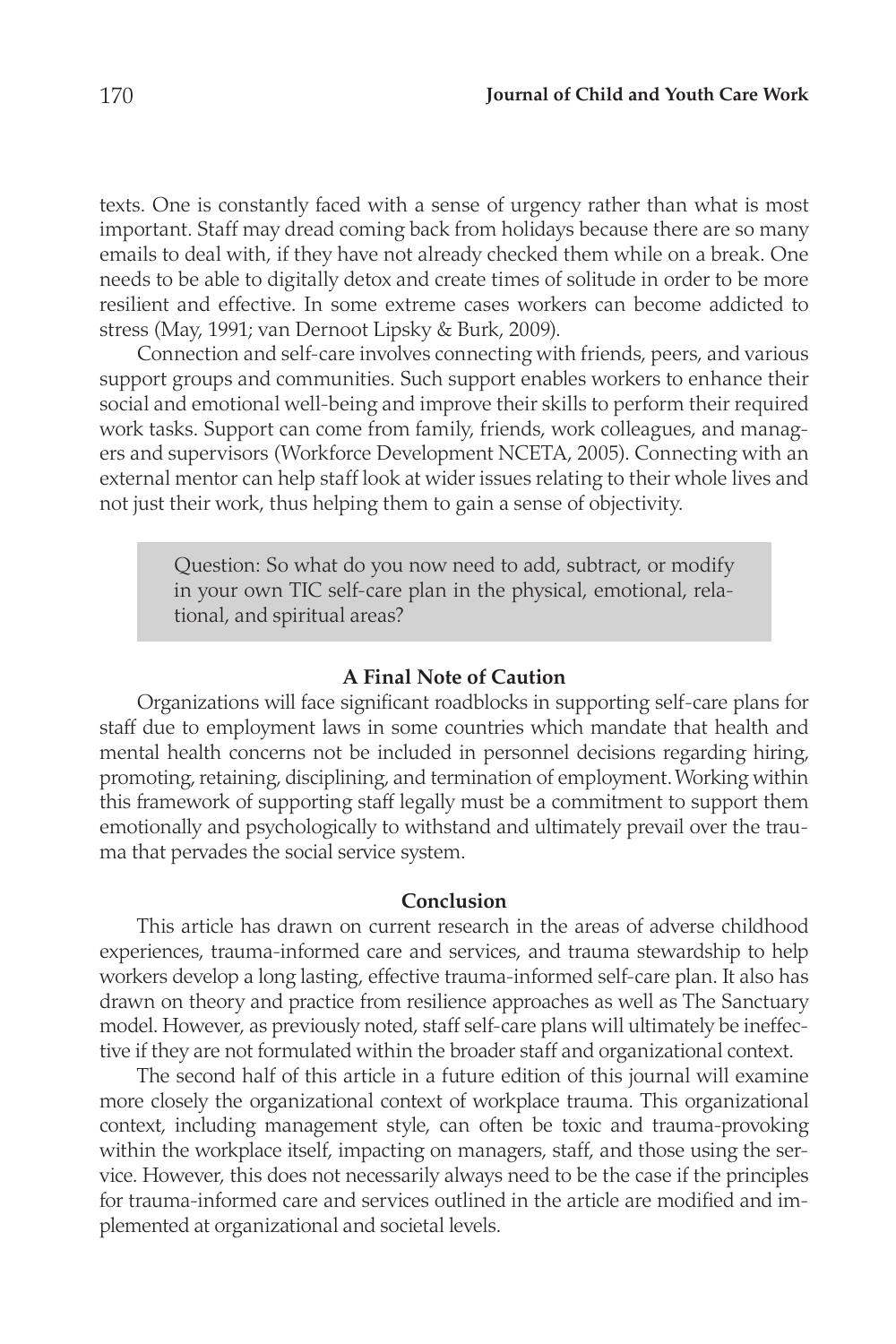#### **References**

- Anda, R. (2012). Adverse Childhood Experiences: Connecting a Developmental Lens to the Health of Society. Retrieved from http://www.in.gov/dcs/ files/2Dr\_Anda5steps.pdf
- Arledge, E., & Wolfson, R. (2001). *Care of the Clinician: New Directions For Mental Health Services, No. 89,* 91–98.
- Auw, A. (1991). *Gentle roads to survival: Making self-healing choices in difficult circumstances.* Boulder Creek, CA: Aslan Publishing.
- Auw, A. (1999). *The gift of wounding: Finding hope and heart in challenging circumstances.* Boulder Creek, CA: Aslan Publishing.
- Bath, H. (2015). The three pillars of traumawise care: Healing in the other 23 hours. *Reclaiming Children and Youth, 23*(4), 5–11.
- Black, T. G. (2008). Teaching trauma without traumatizing: A pilot study of a graduate counseling psychology cohort. *Traumatology, 14*, 40–50.
- Bennett, S. (2008). Attachment-informed supervision for social work field education. *Clinical Social Work Journal (2008), 36*, 97–107.
- Bloom, S. L., & Farragher, B. (2011). *Destroying sanctuary: The crisis in human service delivery systems.* New York, NY: Oxford University Press.
- Bloom, S. L., & Farragher, B. (2013). *Restoring sanctuary.* New York, NY: Oxford University Press.
- Bowen, B. (2015). Trauma informed teamwork: Understanding the dynamics of the trauma histories of caregivers. In P. Callaghan, N. Oud, J. Hakon Bjorngaard, H. Nijman, T. Palmstierna, & J. Duxbury (Eds.), *Proceedings of the 9th European Congress on Violence in Clinical Psychiatry,* (pp. 92–95). Amsterdam: Kavanah.
- Bowen, B. (2014). *Integrating indigenous models of mental health: Preventing and healing the transgenerational transmission of trauma.* Presented at the Inaugural Symposium of the Neurosequential Model of Therapeutics, Banff, Alberta, Canada, July 13, 2014.

Bowie, V. (2013). Trauma-informed care. *Youth Studies Australia, 32*(4).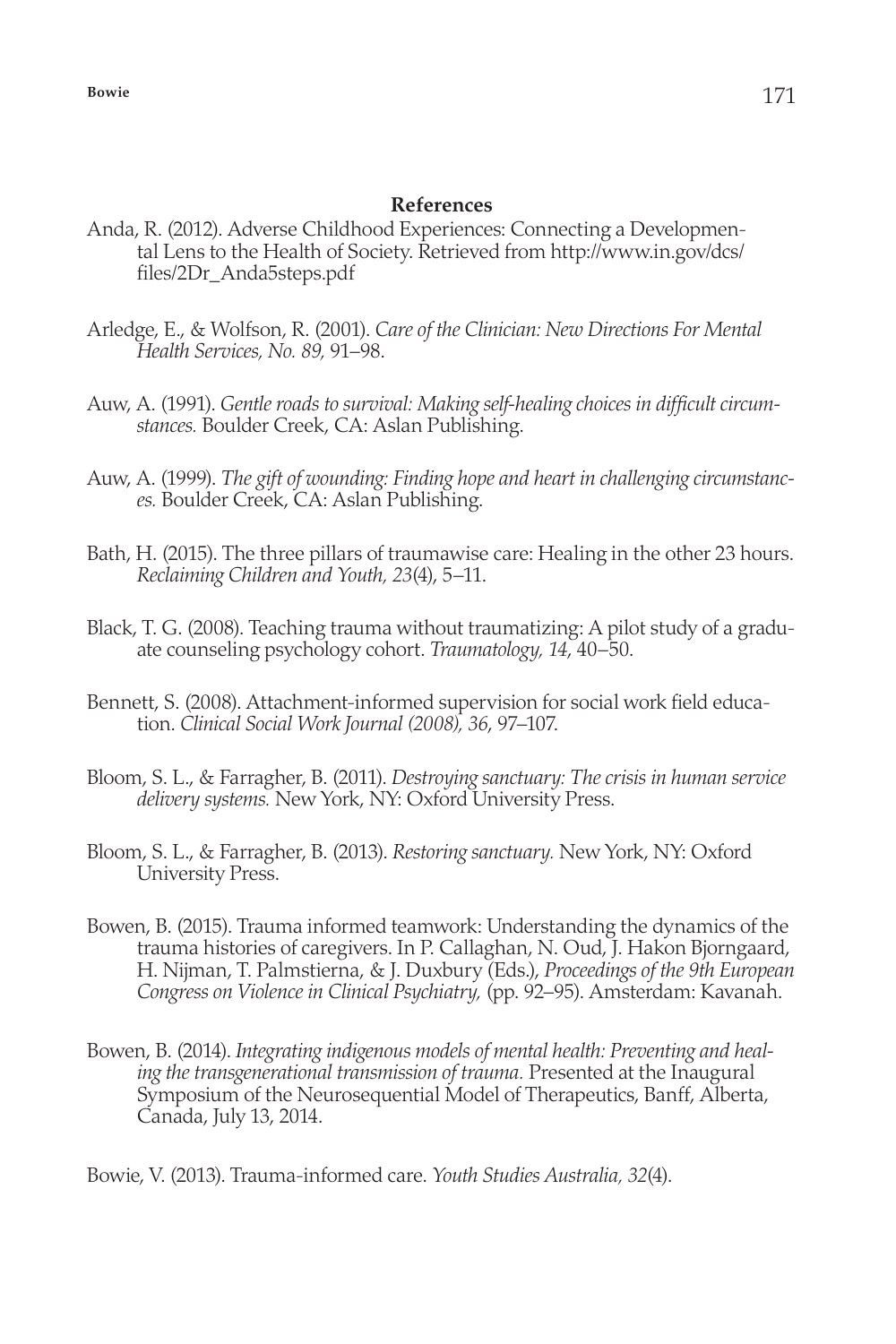Bowie, V. (2011). An emerging awareness of the role organizational culture and management style can play in triggering workplace violence. In M. R. Privitera, (Ed.), *Workplace Violence in Mental and General Health Care Settings.* Sudbury, MA: Jones and Bartlett Publishers.

Bowie, V. (2008). Youth workers and stress. Y*outh Studies Australia, 27*(2), 36–44.

- Child Trauma Academy (n.d.). The cost of caring: Secondary traumatic stress and the impact of working with high-risk children and families. Retrieved from http://www.childtraumaacademy.com/cost\_of\_caring/index.html
- CME Resources. (2011). Vicarious trauma and resilience course # 6662. Retrieved from https://www.netcegroups.com/750/Course\_6662.pdf
- Conchar, C., & Repper, J. (2014). Walking wounded or wounded healer? Does personal experience of mental health problems help or hinder mental health practice? A review of the literature. *Mental Health and Social Inclusion, 18*(1),  $35 - 44$ .
- Conrad, D. (2010). *Secondary trauma: Understanding its impact and taking steps to protect yourself.* JFK Partners Department of Pediatrics, University of Colorado Health Science Center.
- Cooper, J. (2007). *Facts about trauma for policymakers: Children's mental health.* National Center for Children in Poverty.
- Cusack, K., Frueh, C., Hiers, T., Suffoletta-Maierle, S., & Bennett, S. (2003). Trauma within the psychiatric setting: A preliminary empirical report. *Administration and Policy in Mental Health, 30*(5), 453–460.
- Durie, M. (2012). Te Whare Tapa Wha. Retrieved from http://www.careers.govt.nz/ practitioners/career-practice/career-theory-models/te-whare-tapa-wha
- Fallot, R. (2011). *Trauma-informed care: A values-based context for psychosocial empowerment.* Washington, DC: Institute of Medicine Workshop on Preventing Violence against Women and Children Community Connections.

Fallot, R., & Harris, M. (2011). Culture shock. *National Council Magazine, 2,* 30–31.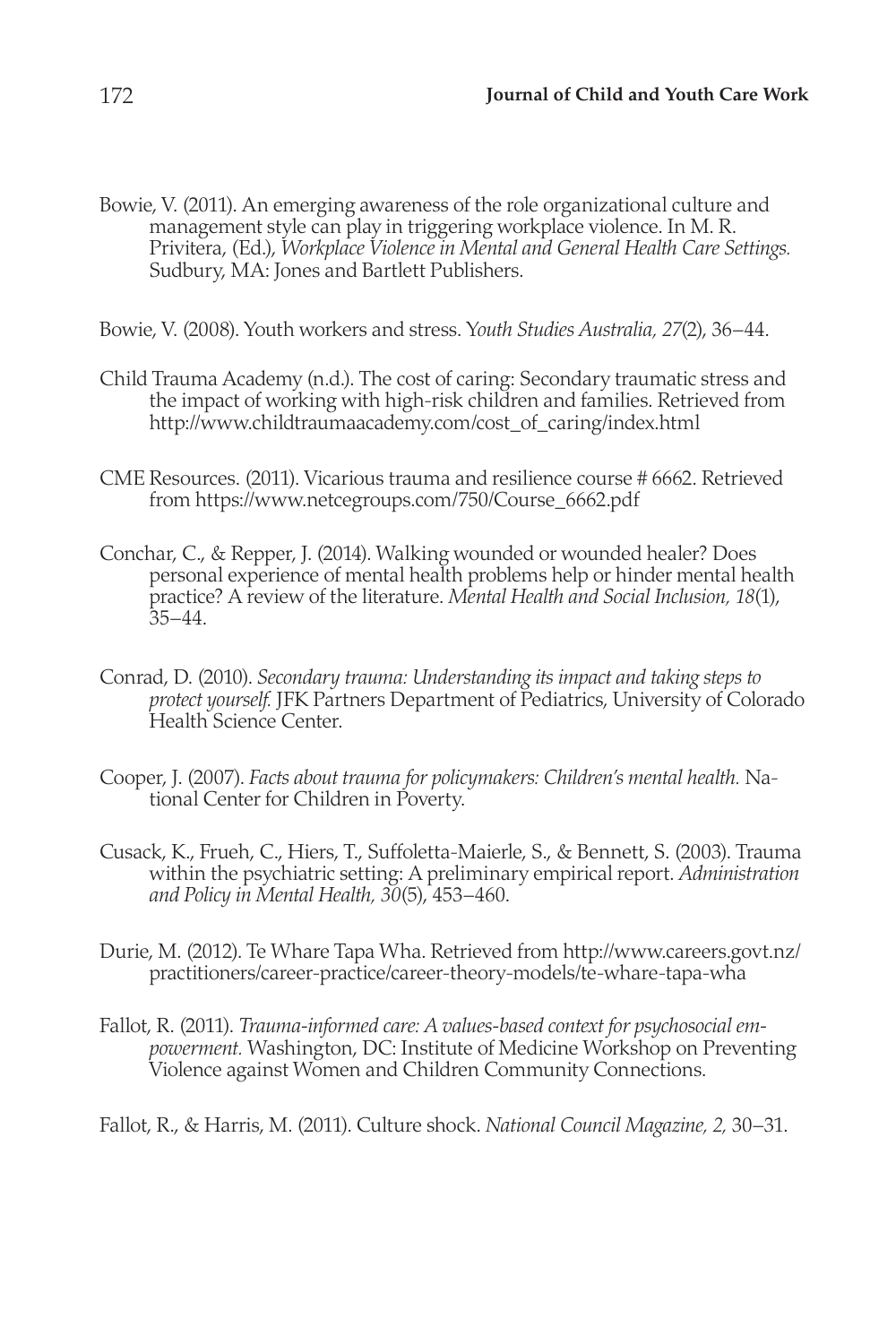- Fallot, R., & Harris, M. (2009). *Creating cultures of trauma-informed care (CCTIC): A self-assessment and planning protocol.* Community Connections. Retrieved from http://www.healthcare.uiowa.edu/icmh/documents/CCTICSelf-AssessmentandPlanningProtocol0709.pdf
- Fallot, R., & Harris, M. (2006). *Trauma-informed services: A self-assessment and planning protocol.* Community Connections.
- Felitti, V., Anda, R., Nordenberg, R., Williamson, D., Spitz, A., Edwards, V., Koss, M., & Marks, J. (1998). Relationship of childhood abuse and household dysfunction to many of the leading causes of death in adults. The Adverse Childhood Experiences (ACE) Study. *American Journal of Preventative Medicine, 14*(4), 245–258.
- Harris, R. (2001). *20 minute retreats: Revive your spirits in just minutes a day with simple self-led exercises*. London: Pan Book.
- Hodas, G. (2006). *Empowering direct care workers who work with children and youth in residential care.* Harrisburg, PA: Office of Mental Health and Substance Abuse Services.
- Hodas, G. (2012a). *Child Mental Health Matters 4*.
- Hodas, G. (2012b). Childhood trauma and trauma-informed care, part II, from "trauma-infirmed" to "trauma-informed," *Children's Mental Health Matters,*  5, 1–6. Retrieved from http://www.parecovery.org/documents/CMHM\_Hodas\_112012.pdf
- Hudson, H. (n.d.). *Trauma-informed care*. Wisconsin.
- Kahn, W. (2005). *Holding fast: The struggle to create resilient caregiving organizations.* East Sussex, UK: Brunner-Routledge.
- Levine, P. (2008). *Healing Trauma.* Boulder, CO: Sounds True, Inc.
- Maslach, C., Schaufeli, W. B., & Leiter, M. (2001). Job burnout. *Annual Review of Psychology, 52,* 397–422.
- May, G. (1991). *Addiction and grace: Love and spirituality in the healing of addictions.*  New York, NY: HarperCollins.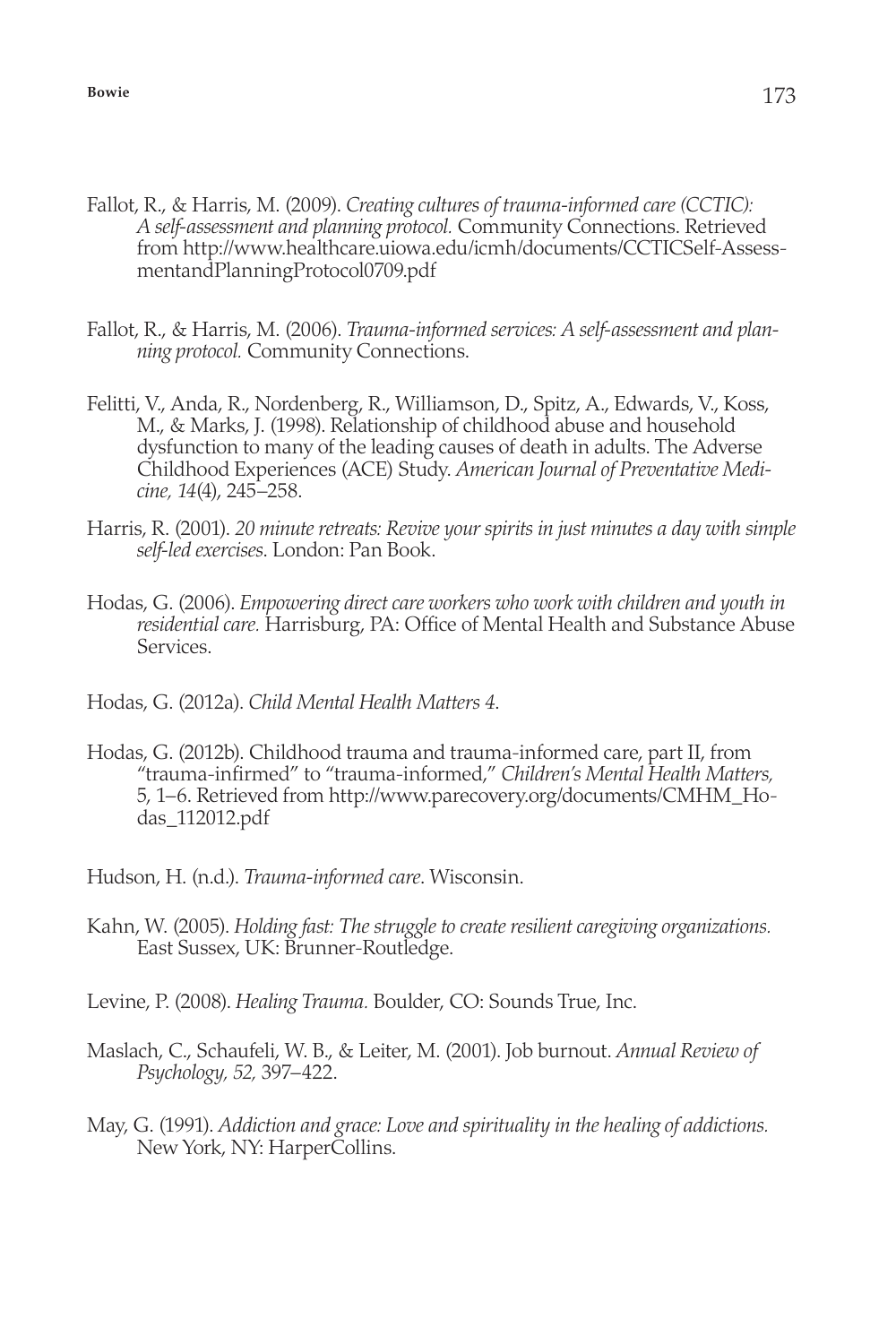- Maunder, R., Peladeaub, N., Savagec, D., & Lanceea, W. (2010). The prevalence of childhood adversity among healthcare workers and its relationship to adult life events, distress and impairment. *Child Abuse & Neglect, 34,* 114–123.
- Michalopoulos, L., & Aparicio, E. (2012). Vicarious trauma in social workers: The role of trauma history, social support, and years of experience. *Journal of Aggression, Maltreatment & Trauma, 21*(6), 646–664.
- Michelfelder, M., & Swoboda, E. (2012). *Trauma 101.* Trauma-informed care stakeholders group training subcommittee.
- Modlin, H. (2012). *Organizational social context as a holding environment in child welfare, mental health and youth corrections settings.* Presented at 10th Triennial International Child and Youth Care Conference, Canmore, AB.
- Mueser, K. T., Goodman, L. B., Trumbetta, S. L., Rosenberg, S. D., Osher, C., Vidaver, R., Auciello, P., & Foy, D. W. (1998). Trauma and posttraumatic stress disorder in severe mental illness. *Journal of Consulting and Clinical Psychology, 66*(3), 493–9.
- Palmer, P. (2009). *Let your life speak.* San Francisco, CA: Jossey-Bass.
- Pearlman, L., & McKay, L. (2008). *Understanding and addressing vicarious trauma.*  Headington Institute.
- Perry, B. D. (2014). The cost of caring: Understanding and preventing secondary traumatic stress when working with traumatized and maltreated children. *CTA Parent and Caregiver Education Series, 2*(7), *Child Trauma Academy Press,*  1–5.
- Reese, R., & Loanne, R. (2012). *Deep mentoring: Guiding others on their leadership journey.* Downers Grove, IL: InterVarsity Press.
- Reynolds, V. (2011). Resisting burnout with justice-doing. *International Journal of Narrative Therapy and Community Work, 4,* 27–45.
- Saakvitne, K. W., & Pearlman, L. A. (1996). *Transforming the pain: A workbook on vicarious traumatization.* New York, NY: W.W. Norton.